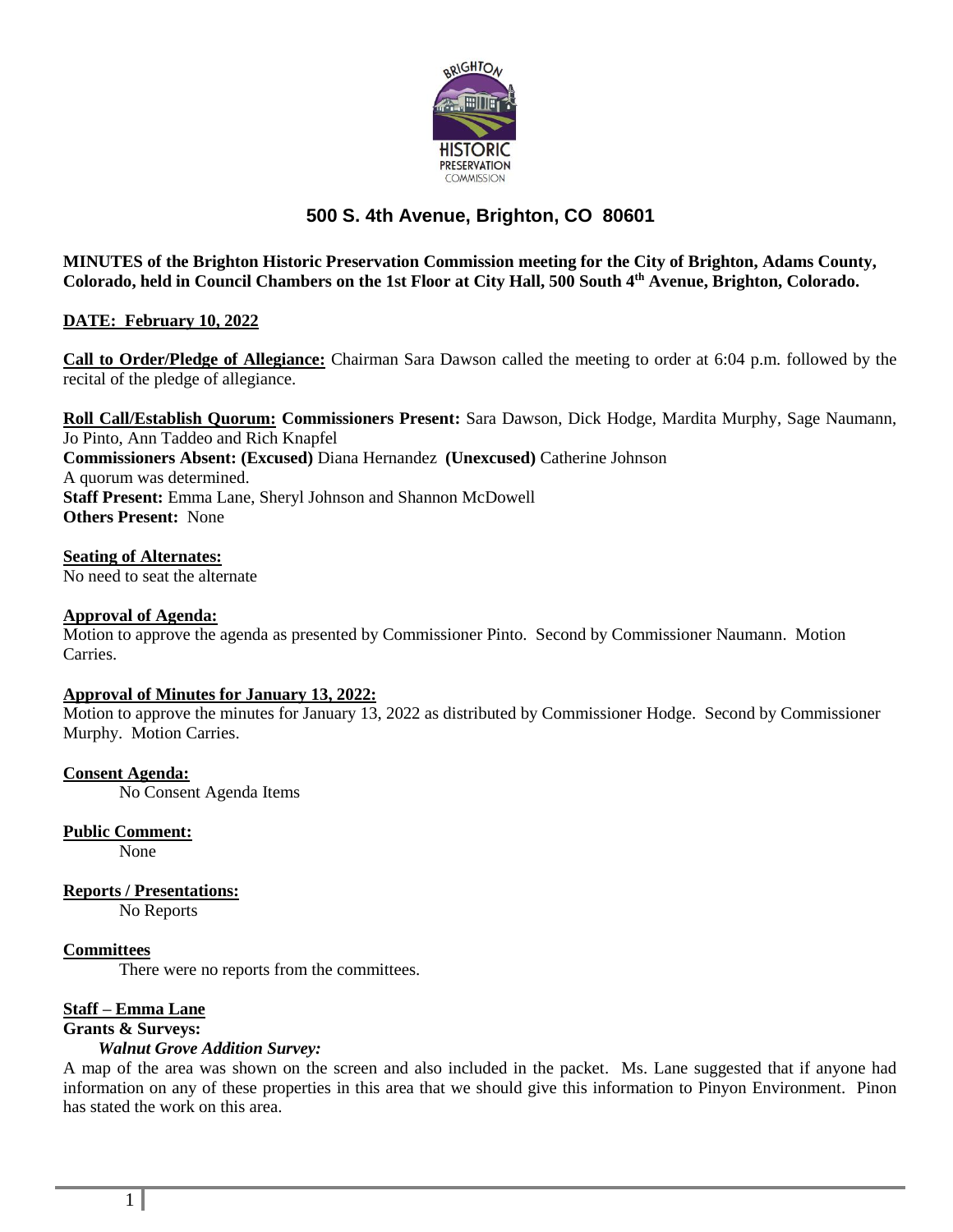## *Pioneer Cemetery:*

Mr. Knapfel is still working on this project. The stones and markers need to be preserved through a restoration project. There are people coming from Saving Places to see the cemetery. We could look to apply for a grant to do the restoration project. Mr. Knapfel is still doing some research on the cemetery.

## *Brighton Depot:*

The Brighton Chamber of Commerce will be moving into the Depot. They want to know if they can put signage on the building by bolting it on. This will not be a possible way to put it up. There were suggestions to hang it from a chain like the current sign is. They want the sign on the west side of the building. Commissioner Hodge stated that there was a policy on the signage at one time. It was suggested to us the signage policy for the Downtown District. Commissioner Murphy and Knapfel both had concerns about the sign being mounted to the eaves of the building. Chair Dawson asked if the sign could be mounted on the ground facing Bridge Street rather than on the west side. It would give the Chamber better visibility. It was strongly discouraged that the signage not be mounted to the wall of the building. Signage could also be placed in the window. It could also be hung below the Brighton sign that is currently on the south side on the chain. Ms. Lane will take the information back to the Chamber and see how they would like to proceed.

## **Historic Properties and Referrals:**

## *Case Farms:*

Case Farms is located on Bromley Lane from  $18<sup>th</sup>$  to  $27<sup>th</sup>$  Avenue. There are five different farmsteads on this property. All of the structures have been documented. It was documented in 2014 and nothing was found to be of significance. The buildings are not worth saving. Everything that is required to document the property has already been done.

## **Museum Updates:**

The museum is still closed while work continues on the new exhibit. The walls have been painted. The museum staff is hoping to open the exhibit in March with a preview of the exhibit before it opens to the public. The exhibit is the "History of Brighton – Past and Into the Future".

## **Commissioner Workshops/Seminars Update:**

Commissioners Hodge, Murphy, Pinto, Dawson and Knapfel participated in the Saving Places Conference. Commissioners Murphy and Knapfel participated in the CLG Orientation in January.

# **Unfinished Business:**

#### *2021 Budget Update*

The December expenses have all been accounted for and the final 2021 budget was presented to the Commission. The process takes a while because the December pcard charges are not processed until the end of January. Commissioner Naumann asked about the donation account.

#### *2022 Budget Update*

No expenses for 2022 have been processed yet. The Saving Places Conference was paid for in 2021. It was asked if there was a Designation Marker for the Depot. Ms. Lane stated that she does have it. It was suggested that it could be presented when the Chamber has their opening. It was also suggested to invite Union Pacific Railroad to the presentation. Commissioner Naumann stated that he could contact the railroad but would need a date and time.

Ms. McDowell stated that the museum is using the old Chamber space at Historic City Hall for storage. We may need to look for a more permanent space. It was asked if there would be something else in with the Chamber. There will be another business that is food and drink related in that area. The Depot is not a good storage area for the museum as there is not an elevator and it is not temperature controlled. This will need to be looked at in the future to find somewhere that has better temperature controls with enough space that can be used for the museum. The old Senior Center is in too much despair to use. The Bromley Farm was suggested. The carriage is being stored at the Bromley Farm in a building that was built to house it. A replacement for Ms. Schreck is currently in the works of being hired. Once this person is on board, they may have some ideas for places that will provide temperature control, storage and space for the museum and exhibits. Eventually recommendations can be made to City Council.

#### *Discussion of Virtual Meetings in the Future*

Currently there is not a need to have virtual meetings. The Commission does need to decide if they want to keep their meetings on the  $2<sup>nd</sup>$  Thursday. Down the road, this could present challenges to Ms. Lane and Ms. McDowell if Planning Commission is meeting on that night also. This will be revisited at an upcoming meeting.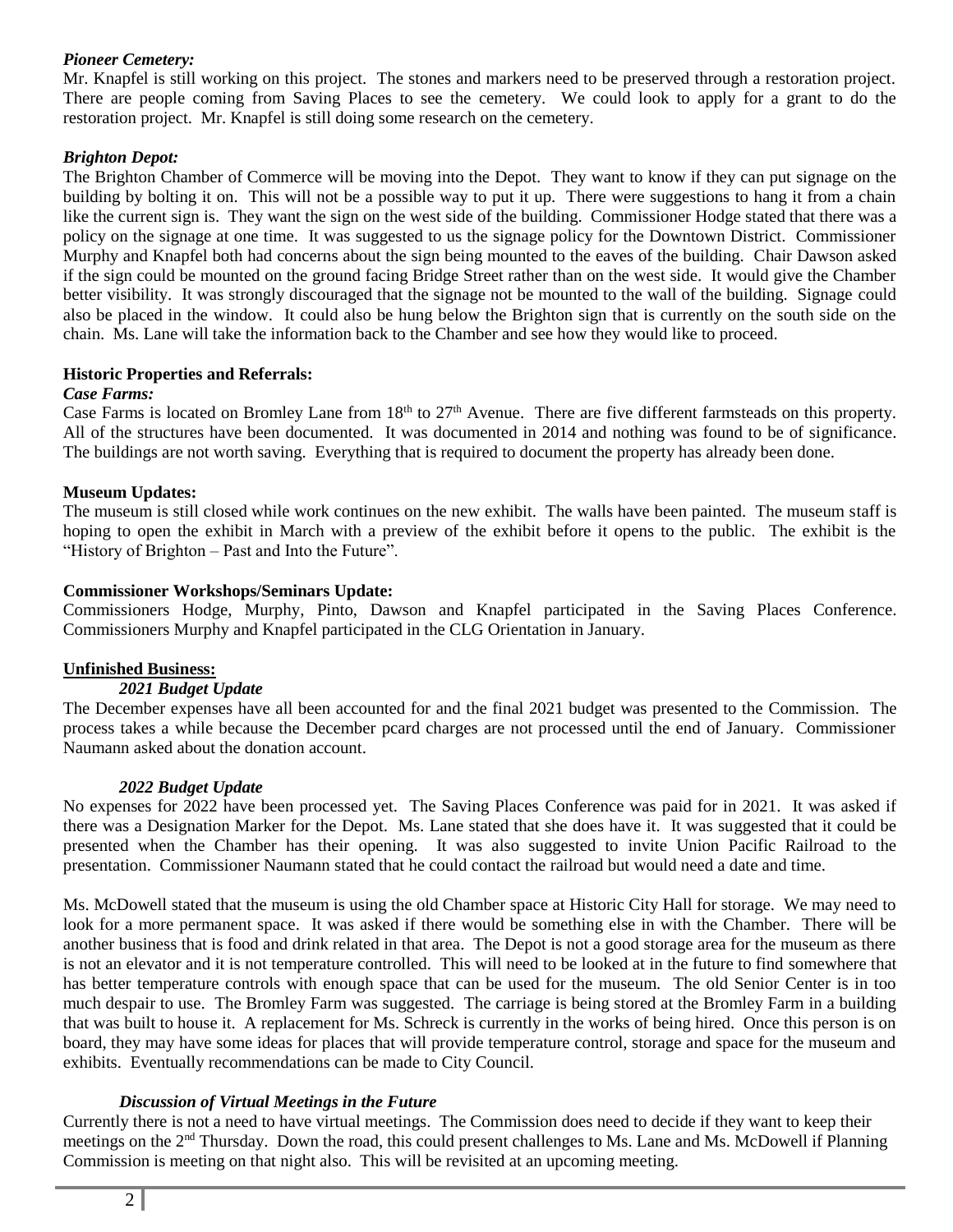#### *Appoint Members to all Committees*

Ms. Lane stated that some commissioners were missing at the last meeting that need to be assigned to committees. The COA, Demolition Sub-Committee are mandated through code, Events Committee, Grants Committee, Outreach and Collections Committees are the other committees.

COA / Demolition Committees – Sara Dawson and Mardita Murphy. Emma Lane is the staff member and Holly Prather is the City Manager Appointee.

Outreach Committee – Dick Hodge, Mardita Murphy, Sage Naumann and Jo Pinto

Grants Committee – Dick Hodge, Sara Dawson and Jo Pinto

Events Committee – Rich Knapfel, Mardita Murphy, Sara Dawson and Ann Taddeo

Collections Committee – Rich Knapfel and Sage Naumann

The Outreach Committee will work on the oral histories, trunk kits and community preservation efforts. The Collections Committee is part of the StEPS program. The committee meetings will be updated on the website.

## **New Business:**

## *Election of Officers*

Ms. Lane is going to check with the City Attorney as to when the elections should occur each year. The best would be to do them in June as that is when most of the terms expire and there are new appointments. Ms. McDowell stated that this would be a good time to get on a schedule for the elections.

## *Training*

The training session began at 7:02 pm. Ms. Lane gave a presentation on Historic Preservation Policies and Procedures.

The policy and intent of the Historic Preservation Commission is to protect and enhance the use of cultural resources having historical and architectural significance for the City's cultural, artistic, environmental, social, economic, political, architectural, historic or other heritage. It is also to promote the public health, safety and welfare of the citizens of the City while also providing for the orderly and appropriate preservation, protection, development and redevelopment of cultural resources including historically significant properties, structures and districts in the City.

The responsibilities of the Historic Preservation Commission is determining eligibility for designation; nominating a property for designation; reviewing Certificates of Appropriateness; reviewing Demolition and Moving Permits; and other administration and enforcement.

First, is the determining eligibility for designation for Historic Landmarks. A cultural resource may individually be designated as an historical landmark if the cultural resource is at least 50 years old and is of historic and/or architectural significance. If the cultural resource is not at least 50 years old, it must have exceptional historic and/or architectural significance. The finding of significance requires that the cultural resource meet at least one of the following categories, or at least two for a finding of exceptional significance.

The Architectural category: In order to be considered significant in the architectural category, at least one of the following criteria must be met. The criteria are:

- 1) Exemplifies specific distinguishing characteristics of an architectural period of style.
- 2) Is an example of the work of an architect or builder who is recognized for expertise nationally.
- 3) Demonstrates superior craftsmanship or high artistic value.
- 4) Contains elements of architectural design, detail, materials, construction or craftsmanship, which represent a significant innovation.
- 5) Evidences a style particularly associated with the Brighton area.

The Social and Historic Category: In order to be considered significant in the social and historic category, at least one of the following criteria must be met:

- 1) Is the site of an historic event that had an effect upon society.
- 2) Exemplifies cultural, political, economic or social heritage of the community.
- 3) Represents a built environment of a group of people in an era of history.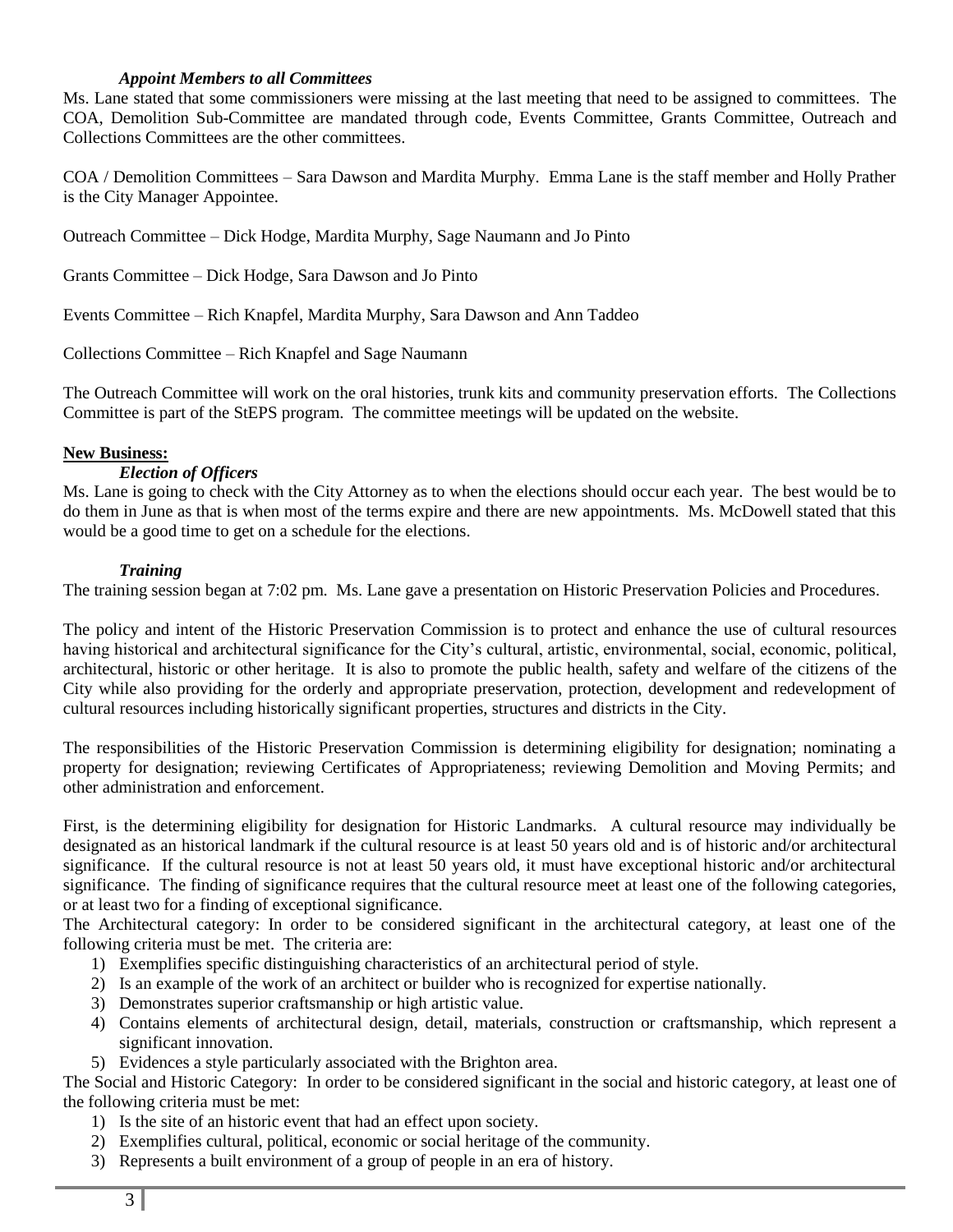- 4) Has significant character, interest or value, as part of the development, heritage, or cultural characteristics of the City, State or Nation.
- 5) Has an association with a notable person or the work of a notable person.

The Geographic and Environmental Category: In order to be considered significant in the geographic and environmental category, at least one of the following criteria must be met:

- 1) Enhances a sense of identity of the community.
- 2) By being a part of or relate to, a square, park or other distinctive area which should be developed or reserved according to a plan base on an historic, cultural or architectural motif.
- 3) Is unique in its location of singular physical characteristics.
- 4) Possesses unique and notable historic, cultural or architectural motifs.
- 5) Is an established and familiar mutual setting or visual feature of the community.

Second, is determining eligibility for Historic Districts – An area may be designated as an historic district upon a finding that the district has a definable area containing and number of individual cultural resources having historic and/or architectural significance that apply to the patterns and unifying element of that particular district. Historic significance is determined by applying criteria to the patterns and unifying elements found within a district.

Each individual cultural resource within an historic district shall be evaluated as to the degree of their historic significance and assigned to one of the following categories.

- 1) Noncontributing Resource: A resource that does not contribute to the district's overall sense of time, place or historical and/or architectural significance shall be considered a nonconforming resource. Noncontributing resources may be included within the boundaries of an historically significant district; however, their presence must not noticeably detract from the overall district's sense of time, place, and historic and/or architectural significance. Noncontributing structures will be evaluated for their magnitude of impact by considering their size, scale, design, location and/or information potential.
- 2) Contributing Resource: A resource that does contribute to the district's overall sense of time, place or historic and/or architectural significance but does not necessarily meet the criteria necessary to be officially designated as historically and/or architecturally significant, shall be considered a contributing resource.
- 3) Historically Significant Resource: A resource that contributes to the district's overall sense of time, place, historical and/or architectural significance, meets at least one of the categories for historic significance and is at least 50 years old shall be considered an historically and/or architecturally significant structure. If the resource is not at least 50 years old, it must exhibit exceptional historic significance.
- 4) Exceptionally Significant Resource: A resource that is essential to the district's overall sense of time, place or historical and/or architectural significance and meets at least two of the categories for historical significance shall be considered an exceptionally significant resource.

The district boundaries shall be defined by visual changes, historic documentation of different associations or patterns of development or evidence of changes in a site type, density or other characteristics as established through a survey and inventory. The establishment of an historic district shall be based on a finding of the following:

- 1) No more that 25% of the structures within an historic district may be noncontributing resources.
- 2) No less than 25% of the structures within an historic district must be historically significant and/or exceptionally significant resources.

In order to find that an historic district has exceptional historic and/or architectural significance, no less than 50% of the structures within the historic district must be historically significant and/or exceptionally significant resources.

Chair Dawson and Commissioner Hodge asked if Kuner Row would be eligible.

Third, is nominating a property for designation. An eligible applicant: Designation of an historic landmark or district may be initiated by: the City Council, the Historic Preservation Commission, the City Manager or the owners of at least 51% of the cultural resource to be designated for a landmark, or the owners of at least 51% of the individual properties in a proposed district. Properties can be nominated with or without consent. With consent – Historic Preservation Commission to the City Council. Without consent – after 30 days the Historic Preservation Commission and then if exceptionally significant by City Council. Once there is an application for designation, owners would be notified and a public hearing would be set and a notice posted for the public hearing. It is the responsibility of the Commission to talk to the owners about designation. It would be best to have the owners buy in on the designation. The Historic Preservation Commission reviews the application during the public hearing using nomination criteria. The Historic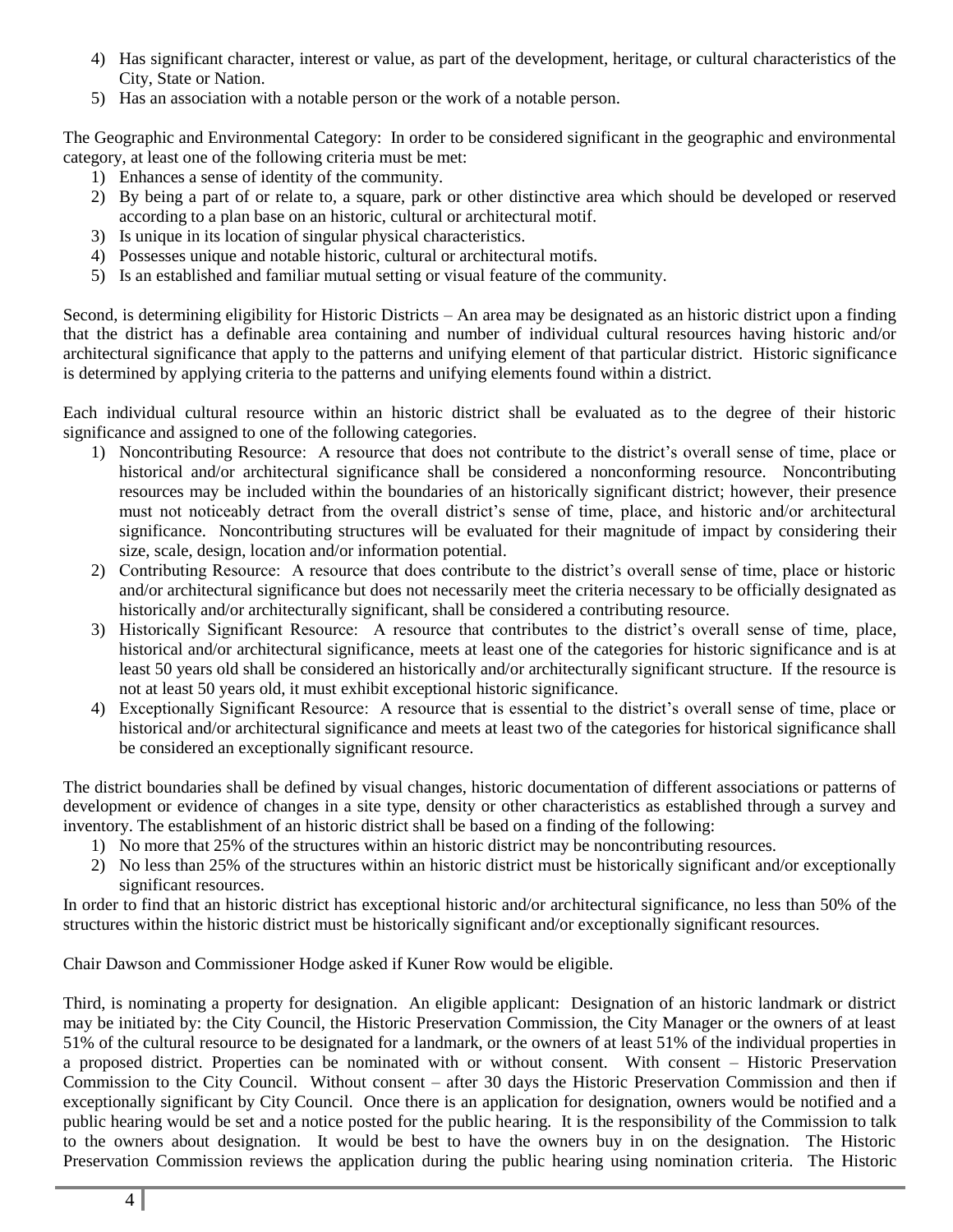Preservation Commission renders a recommendation through a resolution. Even if the Commission did not approve the designation, City Council still could. The Historic Preservation Commission can only make recommendations or deny, as the Commission is not the decision makers. Following the public hearing, Staff would send a report to City Council. City Council would set a public hearing date. City Council will review the application during the public hearing and render a decision through an ordinance or resolution.

Reviewing Certificates of Appropriateness – Prior to submitting a land development application or receiving a permit for construction, reconstruction, remodeling, alteration, repair, restoration, rehabilitation, relocation or demolition of improvements on a cultural resource, property or other exterior feature on a designated historic cultural resource, historic landmark or within a historic district, the applicant shall obtain a COA from the Historic Preservation Commission for the proposed work. Any type of work occurring on a designated historic cultural resource, historic landmark or within an historic district shall obtain a COA prior to initiating the work notwithstanding the City's requirement for a land development application or permit for work. The Historic Preservation Administrator shall have the authority to review a building permit to determine if a COA would be required. Permits that do not or insignificantly modify the exterior or non-historic elements of a historic resource, landmark or district may be considered for exemption from this COA requirement. The COA is reviewed by staff, then the COA committee and if need be, the Historic Preservation Commission would hold a public hearing to review. Ms. Lane has reviewed five demo permits since she has been here. For Case Farms, a 14.03 form was completed. There are a lot of safe guards in place.

Relocating Historically Designated Structures – Prior to receiving a permit to relocate or move a historically designated cultural resource or any designated cultural resource within or into an historic district, the applicant shall obtain a COA from the Historic Preservation Commission for the proposed work.

Demolition of Historically Designated Structures – Prior to receiving a permit to demolish any designated cultural resource or any cultural resource within an historic district, the applicant shall obtain a COA from the Historic Preservation Commission for the proposed work.

Reviewing Demolition and Moving Permits – The purpose of this section is to prevent the loss or destruction of structures that are 50 years of age or older that may have historical or architectural significance, but which have not been designated historic landmarks that are subject to the provision of Section 10.03.D (COA process), ad to provide the time necessary to initiate landmark designation or consider other alternatives for the preservation of the structures. First there is an administrative review, if necessary the Demo Committee reviews with a 30-day stay and then if it needs to be reviewed by the Historic Preservation Commission there is a 60 day stay to allow time for the review process.

Other Administration and Enforcement – Interim Control, Cultural Resource Survey, Register of Locally Designated Historic Landmarks or Districts, Amendment or Revocation of Designation and Property Maintenance Required. Ms. Lane also stated that there is Demolition by Neglect. An example of this would be the silos that we have recently discussed. The Watchlist is a helpful tool for staff to have to be able to see what items might need to be reviewed before permits can be issued. To revoke or amend a designation would go through the same process as a designation.

The Commissioners need to select a property that they would like to work on designating. Mr. Knapfel is currently working on Pioneer Cemetery. Some ideas for properties were discussed. Chair Dawson would work on 107 South 4<sup>th</sup> Avenue. Commissioner Naumann would work on his home at 402 South 2<sup>nd</sup>. Commissioner Hodge was considering Sharp Farms. Commissioner Pinto was going to work on her home as well. Commissioner Murphy had a couple of properties in mind. Kuner Row was discussed as nominating it as a district. Grants could be applied for to do the designations.

# **Additional Comments:**

Dates for the calendar – March  $12<sup>th</sup>$  – Harry Potter – Downtown Businesses – 10:00 am – 3:00 pm A spring event for Downtown has not been decided on yet but may do something in May June  $4<sup>th</sup>$  – Summer Fest Downtown Partnership – may do a 50s event in July October 22nd – Harvest Fest December  $3<sup>rd</sup>$  – Tree Lighting & Winter Fest December  $10^{th}$  – Festival of Lights